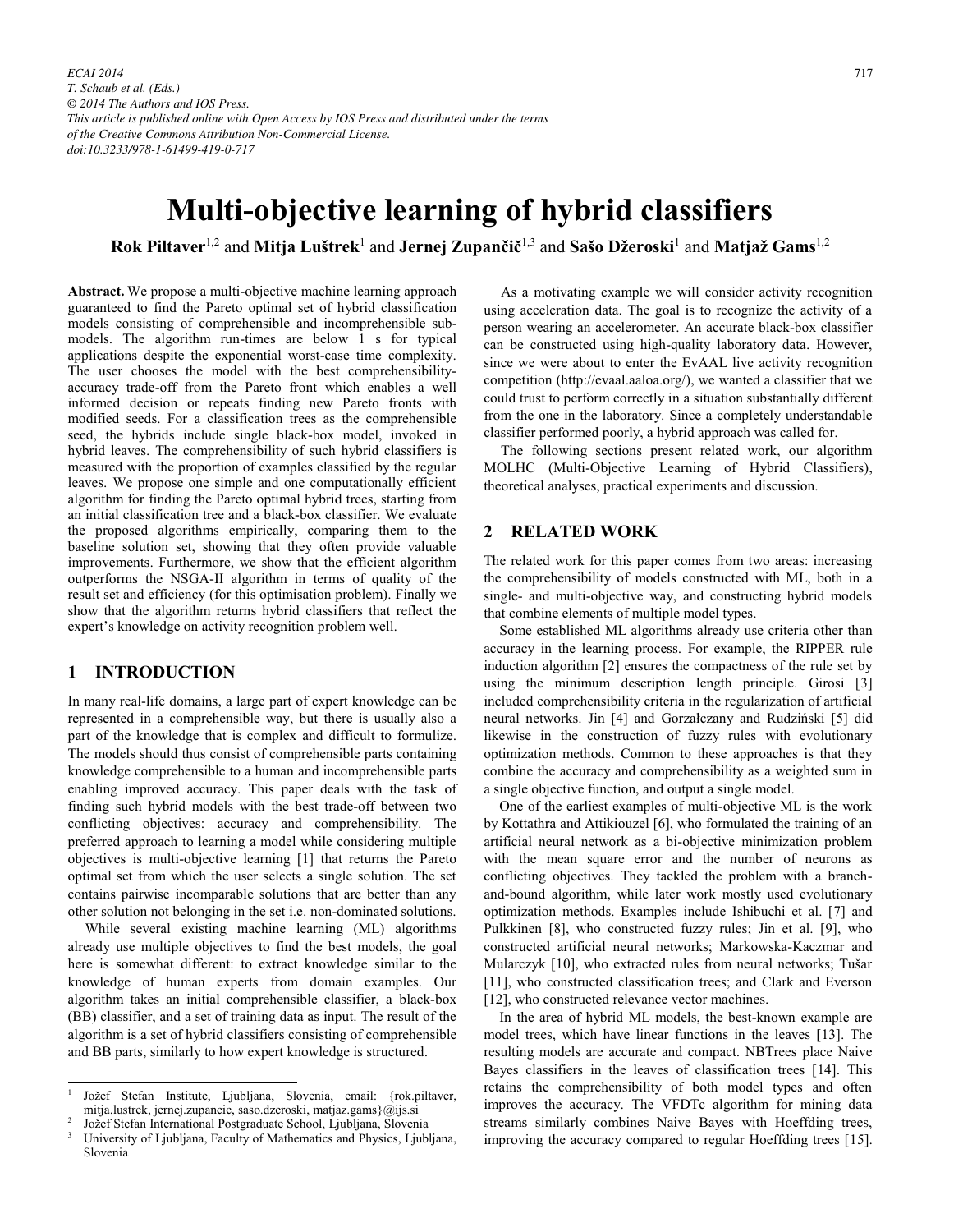Hybrid SVM-based classification trees [16] use a SVM classifier to classify examples close to the class boundary, and a classification tree for the examples farther away. This results in a significant speedup over SVM alone, without any compromise in accuracy.

Our research builds upon existing work on multi-objective ML, but introduces important distinctions. First, most related work defines the comprehensibility as the complexity of the classifier. In contrast, we define the comprehensibility as the fraction of examples classified by the comprehensible part of our hybrid classifiers. Such hybrid classifiers are ideally suited to searching for trade-offs between the accuracy and comprehensibility, because the comprehensibility can be dialled to anywhere between none and complete. Second, we use a novel algorithm that is guaranteed to find the complete Pareto optimal set, which is an improvement over the commonly used stochastic optimization algorithms. Third, our use of hybrid trees is motivated not only by the classification accuracy of models or the speed of learning them, but also by the desire to build models mimicking a human expert's knowledge: with some comprehensible parts (represented by a tree), and others incomprehensible. Finally, we are interested in an interactive learning process where the human expert provides some initial knowledge (tree) to build upon and possibly re-uses some of the proposed alternative models to further direct the learning process.

# **3 THE MOLHC ALGORITHM**

The inputs to the algorithm are: an initial classification tree, a BB classifier and a set of examples used to evaluate the performance of the initial tree and the BB classifier in each subspace of the attribute space. The initial tree should be one that a human expert considers as comprehensible frame for knowledge representation, and can be constructed manually or by ML. Subspaces are defined by the initial classification tree: a subspace is composed of the examples belonging to a single leaf of the classification tree.

The goal of the multi-objective learning algorithm is to find a set of hybrid trees (derived from the initial classification tree and the BB classifier) which is Pareto optimal with respect to the two objectives: classification accuracy and comprehensibility. The algorithm constructs hybrid trees by replacing one or several leaves in the initial classification tree with the provided BB classifier. Some subspaces of the attribute space are thus classified by the initial classification tree and others by the BB classifier.

When classifying a new example, the algorithm first checks in which leaf (subspace) the example belongs. If it belongs in a leaf marked as regular, the example is classified as the majority class of that leaf – as in a regular classification tree. If it belongs in a leaf marked as hybrid, it is classified with the BB classifier.

The **accuracy**  $a_t$  of a hybrid tree  $t$  is defined as the ratio between the number of correctly classified examples and the number of all examples *N* used to evaluate the accuracy of the hybrid tree (Equation 1). The number of correctly classified examples is added over all the leaves in the hybrid tree: for a leaf *j*, the number of correctly classified examples is denoted  $N_{i,t}$  if *j* is marked as regular, and *Nj,bb* if *j* is marked as hybrid.

$$
a_t = \left(\sum_{j \text{ marked regular}} N_{j,t} + \sum_{j \text{ marked hybrid}} N_{j,bb}\right) / N \tag{1}
$$

The **comprehensibility**  $c_t$  of a hybrid tree  $t$  is defined as the ratio between the number of examples that are classified by the regular leaves and the number of all examples used to evaluate the comprehensibility of the hybrid tree (Equation 2).

$$
c_t = \left(\sum_{j \text{ marked regular}} N_j\right) / N \tag{2}
$$

By definition, the comprehensibility of the initial classification tree is 1 and the comprehensibility of the BB classifier is 0, while the comprehensibility of hybrid trees are between 0 and 1. In reality, very large classification trees are not particularly comprehensible, so it makes sense to limit their size, as we do in Section [4.1 b](#page-2-0)elow.

To **compare hybrid trees** when dealing with multiple objectives, the Pareto dominance relation  $(\le)$  is used [17]. Equation 3 defines the relation where the goal is to maximize the accuracy and comprehensibility.

$$
x \le y \Leftrightarrow (a_x > a_y \land c_x \ge c_y) \lor (a_x \ge a_y \land c_x > c_y)
$$
 (3)  
A solution x is said to be non-dominated in a set of solutions S if

no solution that dominates x exist in S (Equation 4).  
\n
$$
x \in \text{non-dom}(S) \Leftrightarrow \exists y \in S: y \leq x
$$
 (4)

A set of solutions  $P' = non-dom(P)$  is a non-dominated set among the set of solutions *P* if it is composed of the solutions that are not dominated by any member of the set *P*. The **Pareto set** (or globally Pareto-optimal set) is the non-dominated set of the entire solution space [17]. The goal of our algorithm is to find the Pareto set of hybrid trees. The user of the algorithm only needs to select one or more of the hybrid trees from the Pareto set *P'* and does not need to consider hybrid trees outside *P'*, as it is guaranteed that all of them are worse than at least one of the hybrid trees from *P'*.

# **3.1 Naive implementation**

In order to find the Pareto set of hybrid trees, the algorithm needs to search the entire search space of *2n* hybrid trees. The search space can be represented as the Cartesian product  $\{0,1\} \times ... \times \{0,1\}$  $= \{0,1\}^n$  where *n* is the number of leaves considered for replacing with the BB classifier: the leaves where the BB classifier is more accurate than the initial classification tree. The values 0 and 1 in each component of the product denote the type of corresponding leaf: 0 for regular and 1 for hybrid leaves. The initial classification tree is represented as  $S_0 = (0,0,...,0)$ , while the BB classifier is represented as  $S_{2^{\wedge} n} = (1,1,...,1)$ . By considering all possible replacements of leaves in the initial tree, the replacements of all the subtrees are implicitly considered as well because replacing all the leaves of a subtree is equivalent to replacing the root of the subtree for a BB - if an example belongs to the root of the subtree, it must belong to one of its leaves.

The algorithm starts by splitting the set of labelled examples into subspaces of the attribute space corresponding to the leaves of the initial classification tree. Afterwards, it computes the number of examples *Nj* belonging to each subspace/leaf *j*. It also computes the number of examples correctly classified by the initial classification tree  $N_{j,t}$  and the BB classifier  $N_{j,bb}$  in each leaf *j*. Finally, it computes the relative difference in accuracy  $\delta_{i,a}$  (Equation 5) and comprehensibility  $\delta_{j,c}$  (Equation 6) introduced by replacing the leaf *j* for a BB leaf. The relative differences are used to compute quality of hybrid trees using dynamic programing as described below.

$$
\delta_{j,a} = (N_{j,bb} - N_{j,t})/N \tag{5}
$$

$$
\delta_{j,c} = -N_j/N \tag{6}
$$

A hybrid tree  $S_i$  can be transformed into a new hybrid tree  $S_j$  by replacing a leaf *l* marked as regular in *Si* for a BB leaf in *Sj*, thus obtaining  $S_j = (s_{j,1}, s_{j,2}, \ldots, s_{j,n})$ , where  $s_{j,l} = 1$  and  $s_{j,k} = s_{i,k}$  for each  $k \neq 1$ . The accuracy and comprehensibility  $(a_j, c_j)$  of the new hybrid tree  $S_i$  are computed from the accuracy and comprehensibility  $(a_i, a_j)$ *ci*) of the original hybrid tree *Si* using Equation 7.

$$
(aj, cj) = (ai + \deltal,a, ci + \deltal,c)
$$
\n(7)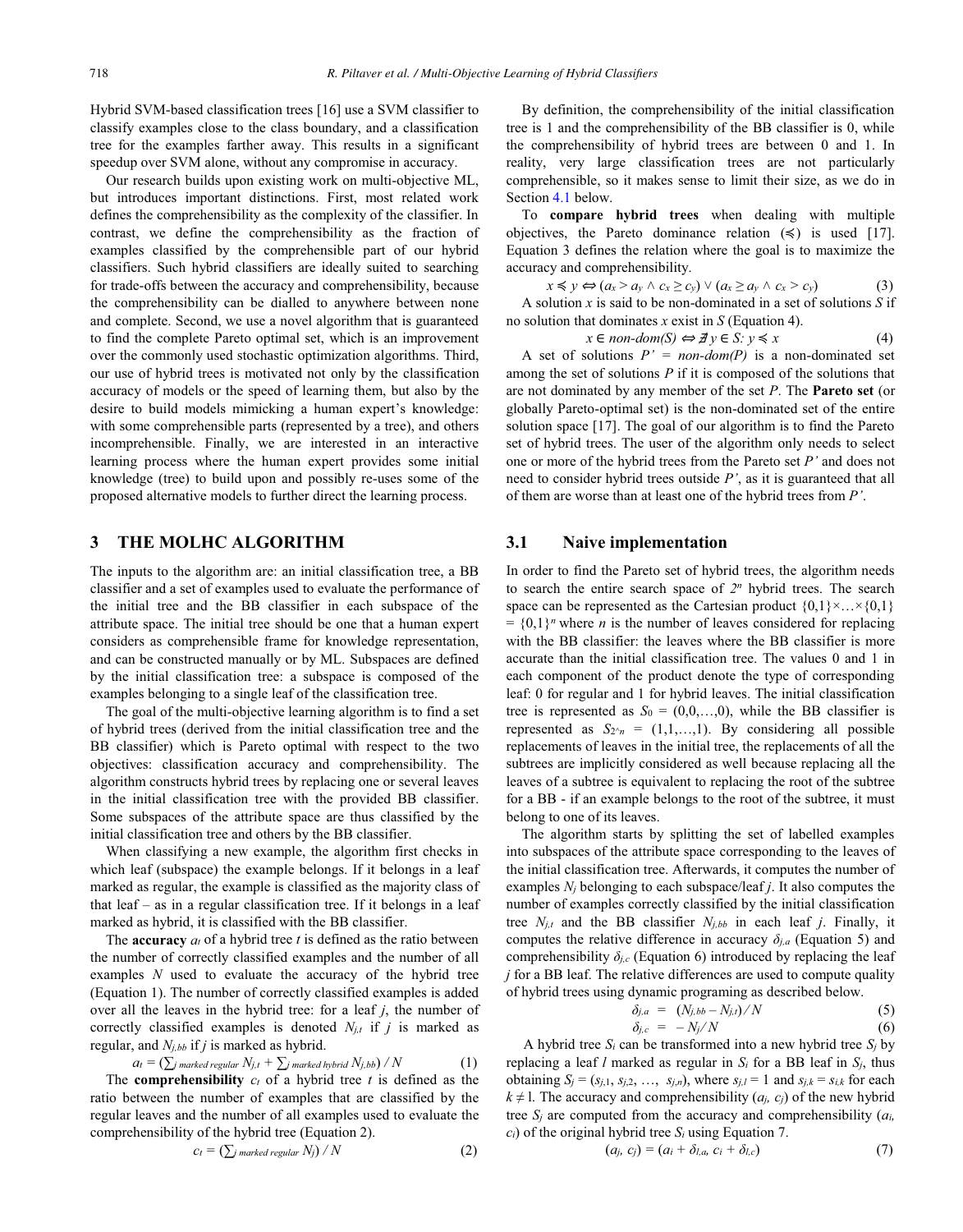<span id="page-2-0"></span>The relative difference in accuracy and comprehensibility (Equation 7) between the hybrid trees  $S_i$  and  $S_j$ , depends solely on the relative differences in accuracy  $\delta_{l,a}$  and comprehensibility  $\delta_{l,c}$  of the leaf *l*, and not on any other property of the hybrid tree *Si*: from Equations 1 and 5, it follows that  $\delta_{l,a} = a_i - a_i$ , and from Equations 2 and 6 that  $\delta_{l,c} = c_i - c_j$ .

The algorithm proceeds with an exhaustive search to find and evaluate all the hybrid trees. Each iteration of the exhaustive search algorithm (Algorithm 1) finds a set of hybrid trees that have one more hybrid leaf than the set found in the previous iteration. Two sets are used: *Proc* consisting of processed hybrid trees and *UProc* consisting of unprocessed hybrid trees. The algorithm begins with an empty set *Proc* and the set *UProc* containing only the initial classification tree *S*0, i.e., with the call find({},{*S*0}). The algorithm processes the set of unprocessed hybrid trees *UProc* as follows. For each hybrid tree *Si* belonging to *UProc* it generates a set of new hybrid trees by replacing each regular leaf *l* in turn with a hybrid leaf. Each new hybrid tree is added to a temporary set *UProc'* and its comprehensibility and accuracy are computed using Equation 7. After that, the hybrid tree  $S_i$  is considered processed and is added to the set *Proc*. If at least one new hybrid tree has been generated (i.e., *UProc'* is not empty), the algorithm runs a new iteration using the temporary set *UProc'* as the new set of unprocessed hybrid trees *UProc*.

#### **Algorithm 1.** MOLHC, naïve implementation

find(*Proc*, *UProc*) { repeat { *UProc'* = {}; for (each *Si* in *UProc*) { for (each *l*: *si,l* = 0) {  $S_j = S_i; s_{j,1} = 1;$  $a_j = a_i + \delta_{l,a}; c_j = c_i + \delta_{l,c};$ if  $(S_i \text{ not in } UProc') \{ UProc'.add(S_i); \}$  } Proc.add(*Si*); } *UProc* = *UProc'*; } until (*UProc'* ≠ {}); return *Proc*;}

# **3.2 Efficient implementation**

The naïve implementation searches the entire search space of hybrid trees, therefore it faces a combinatorial explosion, making its run-time unacceptable even for initial classification trees with as few as 15 leaves considered for marking as hybrid. Therefore we propose two optimizations: avoid generating dominated hybrid trees and avoid generating a hybrid tree more than once.

The key to **avoid generating dominated hybrid trees** is the fact that only non-dominated regular leaves should be replaced with hybrid leaves, since replacing a dominated leaf produces a dominated hybrid tree. Furthermore, no non-dominated hybrid tree can be generated from a dominated hybrid tree by replacing a subset of its leaves with hybrid leaves (except the ones that can also be generated from non-dominated trees). This enables an efficient implementation of the algorithm that is correct in the sense that it finds the complete Pareto optimal set of hybrid trees, even though it does not examine the entire search space. The proof is available in the Supplementary Material (SM) [18], Section 2.2, page 8.

Note that leaves (subspaces) can be compared using the Pareto dominance relation similar as trees: the two objectives are the relative differences in accuracy  $\delta_{i,a}$  and comprehensibility  $\delta_{i,c}$ (instead of the accuracy and comprehensibility themselves), and both need to be maximized.

The algorithm 1 needs to be changed so that the loop for (each *l*:  $s_{i,j} = 0$ ) is replaced with for (each *l*: *l*  $\epsilon$ non-dom{ $l$ :  $s_{i,l}$  = 0}), hence only non-dominated regular leaves get replaced with hybrid leaves. Therefore the algorithm needs to maintain the set of non-dominated leaves in each hybrid tree: it computes a set of leaves  $D_l$  that are directly dominated by the leaf *l* for each leaf *l* in the initialization phase. Directly dominated leaves  $D_l$  are the ones that are in a transitive reduction of the Pareto dominance relation on the set of all leaves in the initial classification tree with the leaf *l*. When generating a new hybrid tree *Sj* from an existing hybrid tree *Si* by replacing a regular leaf  $l$  with a hybrid leaf, the set of non-dominated leaves  $L_i$  in the new tree  $S_i$  is computed using dynamic programming (Equation 8) from the set of non-dominated leaves  $L_i$  in the original tree  $S_i$ . This approach is considerably more efficient than examining all the leaves of the hybrid tree *Sj* for dominance.

$$
L_j = \text{non-dom}(L_i \cup D_l \setminus l) \tag{8}
$$

The new set *Lj* includes all the leaves in *Li* except the leaf *l*. However, since  $l$  is removed, the set  $L_i$  should be expanded with the set *Dl* consisting of leaves directly dominated by *l*.

If there are two incomparable leaves  $l_1$  and  $l_2$ , the naive algorithm would generate a hybrid tree that has both leaves replaced with hybrid leaves twice: (1) by replacing  $l_1$  first and  $l_2$  in a later iteration, and (2) by replacing  $l_2$  first and  $l_1$  in a later iteration. In order to **prevent this duplication**, the leaves are enumerated and replacing only a leaf *l* in a hybrid tree *Si* that has a larger number than any already replaced leaf in *Si* is allowed. In order for this second improvement of the algorithm not to interfere with the first one (avoiding dominated hybrid trees), the enumeration must be such that any leaf *x* that dominates another leaf  $y$  has a smaller index than  $y$ , i.e., the enumeration must correspond to the non-dominated sorting [17].

Despite the fact that the efficient implementation limits the search space, it can still generate some dominated hybrid trees, therefore non-dominated hybrid trees have to be selected from the set of all generated hybrid trees before returning the result of the algorithm (proof available in the SM [18], Section 2.3, page 14).

# **4 EXPERIMENTAL RESULTS**

#### **4.1 Time complexity and run-times**

 The naïve and efficient implementations both have exponential time complexities  $O(2^n)$  in the worst case, where *n* is the number of leaves in the initial classification tree considered for replacing with hybrid leaves (proof in SM [18], Section 2.1, page 5). Since the problem is obviously at least as difficult as the NP-hard 0/1 knapsack problem, no algorithm that solves the problem in polynomial time is expected to exist. However, the efficient implementation has considerably lower run-time as shown in Fig. 1: the measurements can be approximated with  $2^{2n}$  and  $2^{0.4n}$ . Each measurements in Fig. 1 represents an average run-time over 100 randomly generated trees with relative differences in accuracy and comprehensibility of leaves similar to the typical initial trees (10 trees for run-times over 5 min were used). The average run-time of the naïve implementation of the algorithm in Java™ for a tree with 18 leaves is around 18 minutes, (3.2 min for 17 leaves) while it is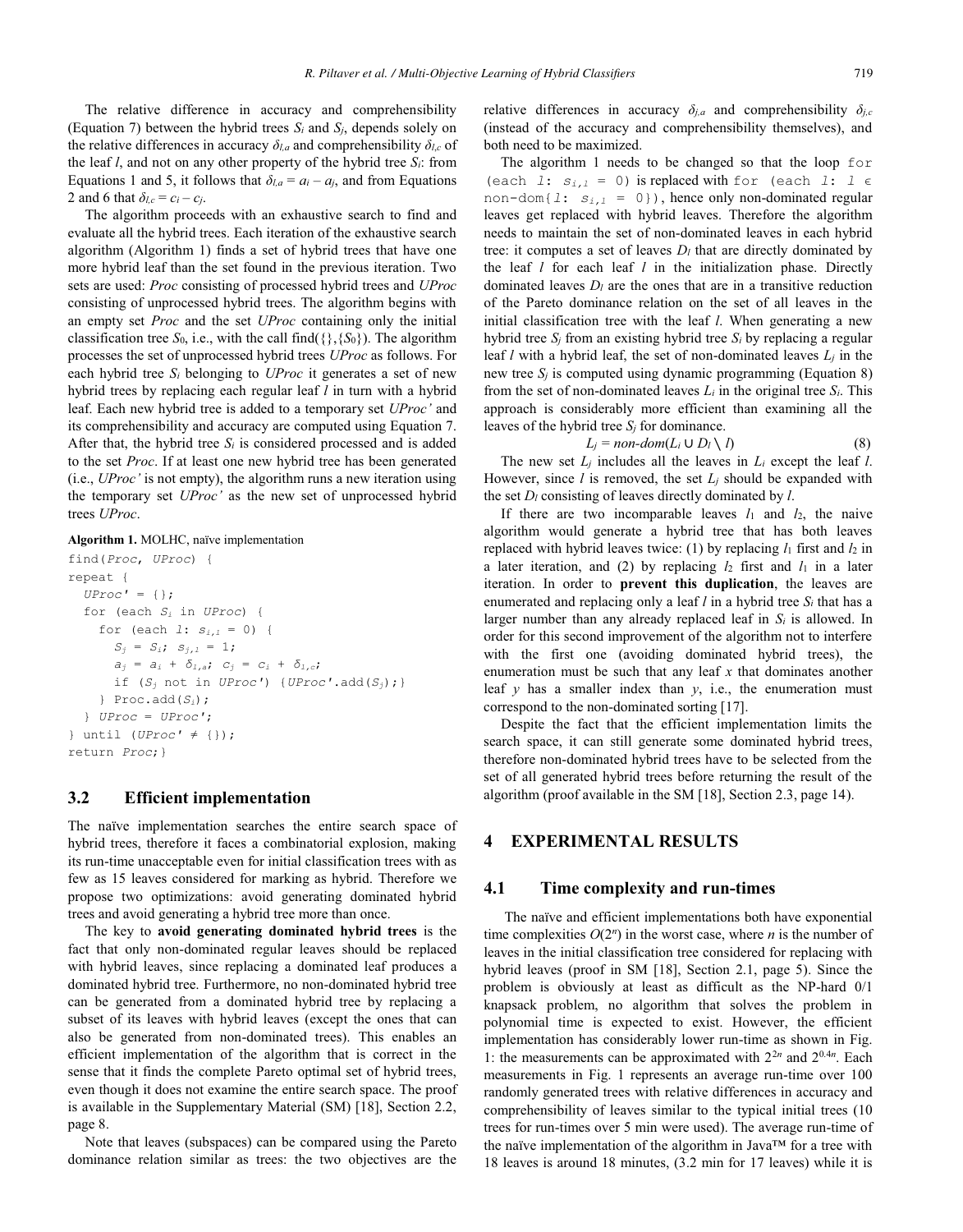only 0.8 ms for the efficient implementation  $(< 0.5$  s for 40 leaves) on a 3 GHz Intel® Core™ 2 Duo computer.

Since the goal is to find classifiers comprehensible to humans, only small initial trees are expected as an input to the algorithm. Since most people are not capable of maintaining more than 5 to 7 conditions in their short-term memory, only binary trees with approximately 32 (or at most 128) leaves at most are reasonable. Therefore one can expect that the efficient implementation of the algorithm can find the Pareto set within seconds.



Figure 1. Run-times of the naive and the efficient algorithm

## **4.2 Measuring the success of MOLHC**

To evaluate the MOLHC algorithm, we tested it on several datasets from the UCI repository. The results were compared with standard single-objective machine learning algorithms to assess the gain of MOLHC and with a state-of-the-art multi-objective optimization algorithm NSGA-II [19] in terms of execution time. Finally, an interactive experiment with a human expert was performed on dataset in the activity recognition domain.

 We selected the testing datasets from the set of 94 classification datasets from the UCI repository [20] available in ARFF format at the Weka webpage [21]. Among the 49 datasets with more than 300 instances we chose the 23 datasets where the BB classifier achieved at least 10 % better accuracy than the tree with approximately 20 leaves. Finally 40 experiments with the MOLHC algorithm were conducted: one with a small tree  $(\sim 20 \text{ leaves})$  for each of the 23 datasets and another with a big tree (~40 leaves) if the dataset allowed building such tree.

The following algorithms were used to build the BB classifiers: SVM, kNN, aNN, logistic regression and Naive Bayes, all implemented in Weka [22] and used with the default algorithm parameters. Among them, the classifier with the highest classification accuracy computed using 10-fold cross-validation was chosen as the BB classifier for each dataset. The two initial classification trees were obtained using the J48 algorithm, which is the Weka implementation of the C4.5 algorithm, using the pruning parameters to obtain trees with ~20 and ~40 leaves.

The results of multi-objective algorithms are usually compared using the hypervolume metric [23], which measures the volume of the dominated objective space between a reference point and the attainment surface – the envelope marking all the solutions which are sure to be dominated by the set of solutions returned by the algorithm. Since we have two objectives, the hypervolume is in fact the area under the attainment surface (the broken line in Fig. 2). The reference point was set to  $(-0.2, -0.2)$  following the typically used rule-of-thumb advocating a space that is a little bit larger than the actual objective space.

The results of the MOLHC are compared with the set of baseline solutions (Table 2) consisting of the initial classification

tree and the BB classifier, and with the set of hybrid trees found by the NSGA-II algorithm (Table 4). The gain of the MOLHC is expressed as the difference in terms of hypervolume.

Two additional important measures of success are the average differences in the accuracy *ea* and comprehensibility *ec* of the hybrid trees in the solution set, estimated on the training dataset on one hand, and on the separate test dataset on the other hand. This is important since the user needs to select hybrid trees from the solution set based on the Pareto front (an image of the Pareto set in the objective space, e.g. Fig. 2). The solutions are positioned on the Pareto front based on the performance of the learned hybrid trees on the training dataset. If these are different from the results on the test set, the user is misled and may not choose the appropriate hybrid tree. The differences are defined as the average absolute error and are computed using Equations 9 and 10, where *S* is the set of solutions returned by the algorithm with cardinality |*S*| and  $a'$ <sup>*j*</sup> and *c'*<sup>*j*</sup> are the classification accuracy and the comprehensibility of the classifier *j* computed on the test set, respectively.

$$
e_{a} = \sum_{j \in S} |a_{j} - a'_{j}| / |S|
$$
  
\n
$$
e_{c} = \sum_{j \in S} |c_{j} - c'_{j}| / |S|
$$
 (9)

## **4.3 Comparison with the baseline**

Fig. 2 shows the predicted and validated (on a separate test set) results of the MOLHC and the baselines (the initial tree and the BB classifier) as fronts in the objective space. The predicted attainment surface is shown for the hybrid trees obtained by the MOLHC.



**Figure 2**. Pareto fronts in the objective space for the EvAAL domain

Table 1 shows the data about seven domains: three with the best improvements, one with average improvement and three with the worst improvements out of the 40 experiments.

Table 2 shows the comparison of the MOLHC and the baseline for the seven domains. Two columns show the hypervolume of the Pareto sets of the hybrid trees produced by MOLHC and the baselines, validated on the test set consisting of one third of all the instances in a dataset. An experiment was also performed using 10-fold cross validation, obtaining comparable results for the datasets with enough instances and exhibiting high deviations of the results for the small datasets. The column with bold font shows the differences in hypervolume between MOLHC and baseline. The last two columns show the average absolute errors of the predicted accuracy *ea* and comprehensibility *ec*.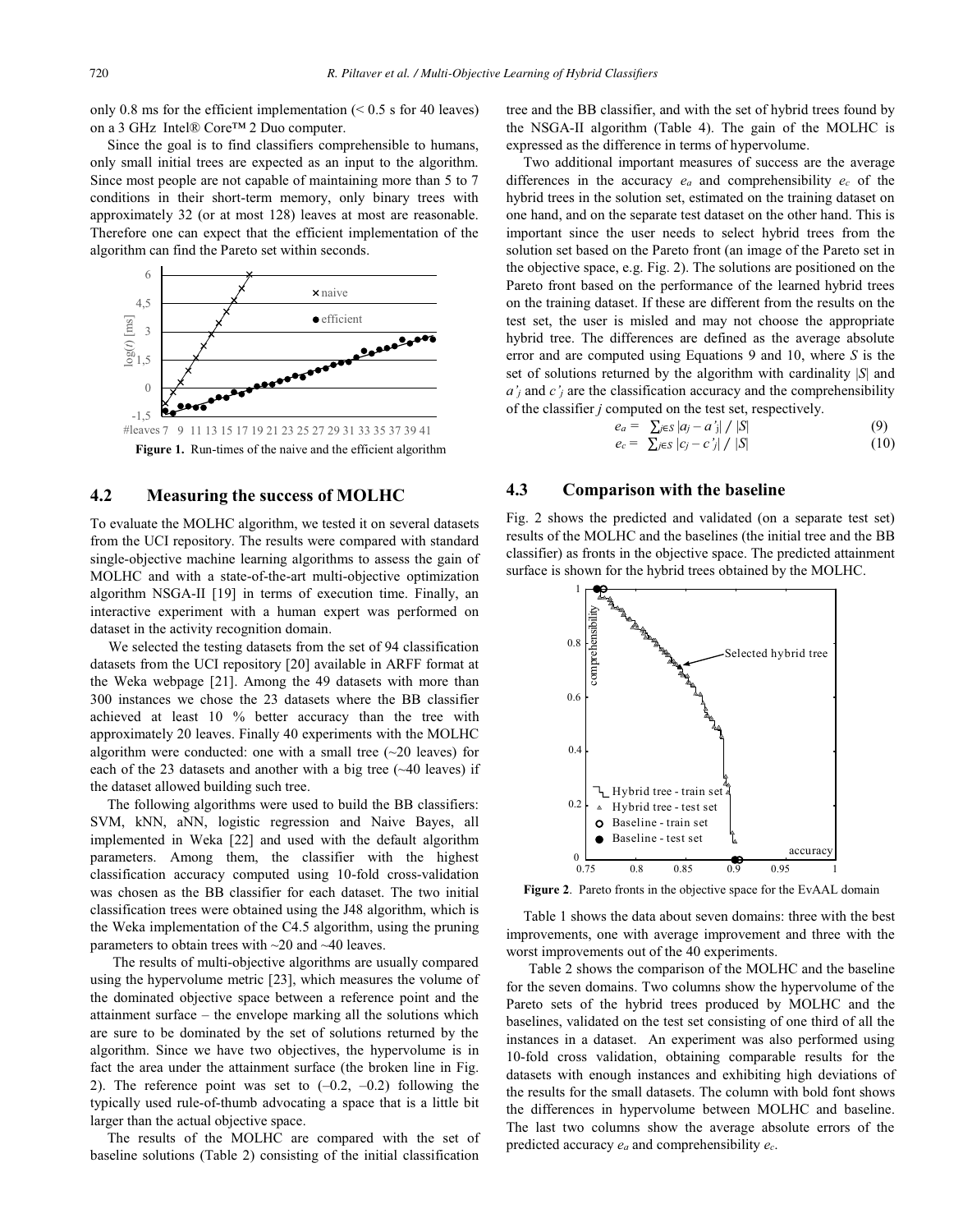**Table 1.** General data about the 3 best, an average, and 3 worst domains

| Dataset        | $\#inst.$ | $\#cls.$       | #atr.   | <b>BB</b> | Tree     |
|----------------|-----------|----------------|---------|-----------|----------|
|                | ♦         | п              | $\circ$ | accuracy  | accuracy |
| mfeat-pixel    | 2000      | 10             | 241     | 100       | 42,72    |
| letter         | 20000     | 26             | 17      | 100       | 39,66    |
| vowel          | 990       | 11             | 14      | 100       | 44,55    |
| mfeat-zernike  | 2000      | 10             | 48      | 89,06     | 83,81    |
| cylinder-bands | 540       | $\mathfrak{D}$ | 38      | 90,00     | 66,66    |
| balance-scale  | 625       | 3              | 5       | 92,82     | 88,04    |
| flags          | 194       |                | 30      | 100       | 86.20    |
|                |           |                |         |           |          |

 $\Diamond$  number of instances  $\Box$  number of classes  $\Diamond$  number of attributes

| Table 2. MOLHC evaluation and comparison with baseline |              |                 |            |       |       |  |  |
|--------------------------------------------------------|--------------|-----------------|------------|-------|-------|--|--|
| Dataset                                                | <b>MOLHC</b> | <b>Baseline</b> | Hypervol.  | $e_a$ |       |  |  |
|                                                        | hypervol.    | hypervol.       | difference |       | $e_c$ |  |  |
| mfeat-pixel                                            | 1,138        | 0,833           | 0,305      | 0,024 | 0,010 |  |  |
| letter                                                 | 1,108        | 0.815           | 0,293      | 0.005 | 0,005 |  |  |
| vowel                                                  | 1,003        | 0,772           | 0,231      | 0.019 | 0,018 |  |  |
| mfeat-zernike                                          | 1,154        | 1,031           | 0,123      | 0,016 | 0,015 |  |  |
| cylinder-bands                                         | 1,028        | 1,002           | 0,026      | 0,006 | 0,014 |  |  |
| balance-scale                                          | 1,229        | 1,201           | 0,029      | 0,030 | 0,019 |  |  |
| flags                                                  | 0.914        | 0,896           | 0,017      | 0,023 | 0,07  |  |  |

Table 3 shows the relative improvements of hypervolume obtained with MOLHC compared to baseline in percentages for all the 40 experiments: the average improvement is 11.17 %, the best improvement is 36.6 % and the worst 1.9 %.

**Table 3.** The improvement of MOLHC vs. baseline measured as the relative increase of hypervolume in  $\frac{1}{2}$  for the 40 experiments

| relative increase of hypervolume in 70 for the 40 experiments |  |  |  |                                                     |  |  |  |  |  |
|---------------------------------------------------------------|--|--|--|-----------------------------------------------------|--|--|--|--|--|
|                                                               |  |  |  | <b>36.6</b> 26.5 13.7 11.9 10.5 7.6 6.9 5.6 3.8 2.7 |  |  |  |  |  |
|                                                               |  |  |  | 36.0 24.8 12.6 11.7 9.7 7.4 6.8 5.1 3.5 2.6         |  |  |  |  |  |
|                                                               |  |  |  | 29.9 18.6 12.2 10.8 8.9 7.0 6.6 4.9 2.8 2.4         |  |  |  |  |  |
|                                                               |  |  |  | 27.3 16.3 12.0 10.6 8.2 6.9 5.9 4.6 2.7 1.9         |  |  |  |  |  |

# **4.4 Comparison with the NSGA-II algorithm**

The efficient implementation of MOLHC was compared to the state-of-the-art stochastic multi-objective optimization algorithm NSGA-II. The task of both algorithms was to search the space of hybrid trees for (approximation of) the Pareto set: trees with accuracy and comprehensibility as the two objectives. The DEAP framework (Distributed Evolutionary Algorithms in Python) [24] implementation of NSGA-II was used. The parameters of the NSGA-II algorithm were set as follows: two point crossover was used as the crossover technique, and bit flip as the mutation operator with the probability of a mutation equal to 1 / *number of leaves* for each bit. The stopping criterion was defined by setting the NSGA-II execution time limit to 10, 50 and 100 times longer than the average run-time over 10 runs of the MOLHC. Three sizes of population were set to:  $6.3 \times number of leaves - 15$  (medium population), half that number (small) and twice that number (big). The formula was based on a linear approximation of the number of hybrid trees in the Pareto set in relation to the number of leaves considered to be marked as hybrid. The number of generations was not limited explicitly; however it depended on the run-time limit and the size of the population.

Table 4 shows the average relative increase of hypervolume expressed in % between the proposed efficient algorithm and the average over five runs of the NSGA-II algorithm averaged over six domains. The table includes data for two sizes of the initial decision trees, the three run-time multipliers, and the three sizes of the population used by NSGA-II. The results show that the MOLHC outperforms NSGA-II when searching for the trees of comprehensible size. However, NSGA-II might be preferred for large initial trees with more than 100 leaves (considered incomprehensible in this paper) in order to obtain an approximation of the Pareto set since MOLHC run-times reach the limits of practicality for such tree sizes.

**Table 4.** Relative difference in % of hypervolume - MOLHC vs. NSGA-II

| Run-time              | <b>Small tree 12.8 leaves</b> |      |       | <b>Big tree</b> 22 leaves |      |       |
|-----------------------|-------------------------------|------|-------|---------------------------|------|-------|
| /Population size      | Big                           | Med. | Small | Big                       | Med. | Small |
| $t(MOLHC) \times 10$  | 3.8                           | 18   | 1.4   | 5.5                       | 4.9  | 2.7   |
| $t(MOLHC) \times 50$  | 0.2                           | 01   | 0.2   | 2.8                       | 0.6  | 0.4   |
| $t(MOLHC) \times 100$ | 0.02                          | 0.03 | 0.2   |                           | 03   | 01    |

# **4.5 Domain expert validation**

Besides quantitative evaluation of MOLHC on the UCI repository datasets, we also performed an experiment which involved interaction with a domain expert for the task of activity recognition described in the introduction. The data (from which a classifier that won at the EvAAL competition was built), contain examples of 10 activities (class) that have to be recognized from the movement of 9 persons. There are 48.000 instances with 61 attributes computed from the data measured by an accelerometer placed on person's chest. The best BB classifier (random forest) achieved an accuracy of 90.6 on this data (Fig. 2).

In the first iteration, the activity recognition expert found the initial classification tree (67.9 accuracy, 8 leaves) constructed using all the 61 attributes as well as the resulting hybrid trees poorly comprehensible, so he selected a subset of 12 attributes to build an initial tree (67.4 accuracy, 8 leaves) for the second iteration. From the resulting Pareto set the expert chose the hybrid tree in which 3 leaves - containing mostly instances of 3 classes that are difficult to distinguish using simple rules - were merged into a single BB classifier. The hybrid tree contained overall 6 leaves, accuracy was 80.2 and comprehensibility 0.689. In the third iteration (Pareto front in Fig. 2) a larger initial tree (76.1 accuracy, 12 leaves) was used. Finally the expert choose a hybrid tree that achieved (84.1, 0.721) and contained 7 regular and 3 BB leaves one replacing a subtree with 3 leaves. The expert judged this hybrid tree accurate enough, all the regular leaves comprehensible, and corresponding classification rules correct, as well as confirmed that accurately classifying instances belonging to the BB leaves is impossible using simple rules. An additional accelerometers was suggested in order to further improve the comprehensibility and accuracy.

## **5 DISCUSSION AND CONCLUSION**

In this paper, we introduce  $MOLHC - a$  novel algorithm for multi-objective learning aiming to find hybrid classifiers that resemble expert knowledge. The approach relies on hybrid trees that incorporate regular leaves and BB classifier. A human provides an initial classification tree which he considers a proper frame for the representation of the knowledge about the domain – with interpretable attributes, reasonable size, and consistent with his knowledge.

MOLHC provides a list of non-dominated hybrid trees according to the two criteria: accuracy and comprehensibility,